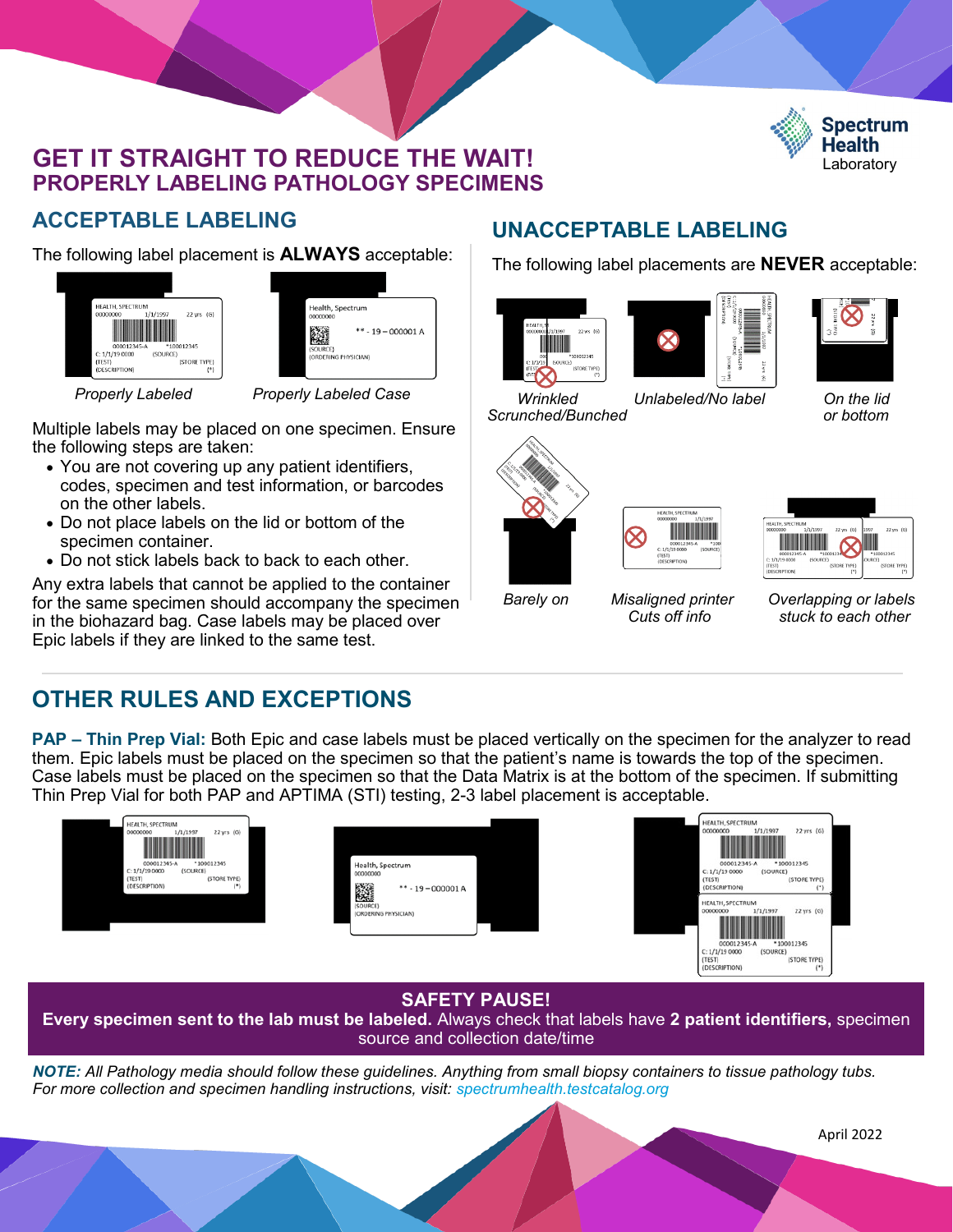### **GET IT STRAIGHT TO REDUCE THE WAIT! PROPERLY LABELING MICRO OR SWAB SPECIMENS**



### **ACCEPTABLE LABELING**

The following label placement is **ALWAYS** acceptable:



One label per specimen\*. Any extra labels that cannot be applied to the container or tube for the same specimen should accompany the specimen in the biohazard bag.

# **OTHER RULES AND EXCEPTIONS**

**\*Shared specimen, long tube (swabs):** If tube is long enough (i.e. UTM swab) labels may be staggered. Ensure the following steps are taken:

- Keep barcodes flat against the tube
- Do not place on lid or past the bottom of the tube
- 



**\*Shared specimen, short tube (swabs):** Short swab tube (i.e. ESwab) labels may be positioned so that they are "flagged" meaning each label will have a portion of the label "waving" off of the tube. Ensure the following

- steps are taken: • Keep barcodes flat against the tube
- Fold the top portion, just above the barcode, so the adhesive sticks to itself. Place on the tube as usual.
- Repeat the same process with the second label.
- Labels should not overlap in any way.
- Information must be visible on both labels!



### **UNACCEPTABLE LABELING**

The following label placements are **NEVER** acceptable:



**Blood Culture – FA<sup>+</sup> , FN<sup>+</sup> , and PF<sup>+</sup> Bottles:** Do NOT



**Aptima – Urine Tube:** Do NOT cover the window on the tube with the Epic label, the window is needed to run the test on the analyzer.



### **SAFETY PAUSE!**

**Every specimen sent to the lab must be labeled.** Always check that labels have **2 patient identifiers** specimen source and collection date/time

April 2022

*For more collection and specimen handling instructions visit: spectrumhealth.testcatalog.org*

cover the bottle barcode or QR codes with a label, these barcodes are needed to load onto the analyzer.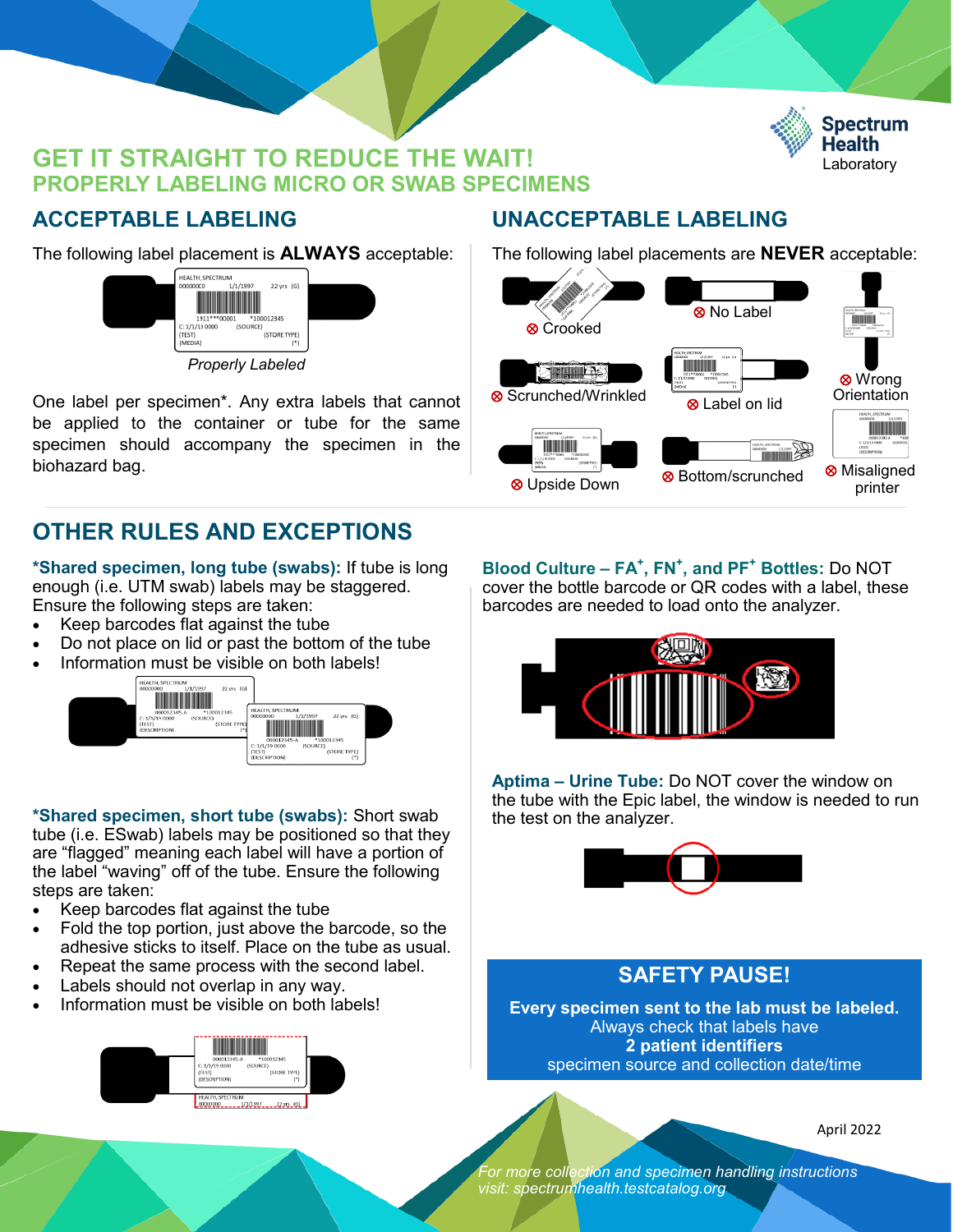

# **GET IT STRAIGHT TO REDUCE THE WAIT! PROPERLY LABELING BLOOD SPECIMEN TUBES**

# **ACCEPTABLE LABELING**

The following label placement is **ALWAYS** acceptable:



*Properly Labeled (front and back)*

Only one label per vacutainer. Any extra labels that cannot be applied to the tube for the same specimen should accompany the specimen in the biohazard bag.

Leave **colored** edge of the vacutainer label visible with a window to see blood level.

# **UNACCEPTABLE LABELING**

The following label placements are **NEVER** acceptable:



# **OTHER RULES AND EXCEPTIONS**

**Microtainer:** Affix a micro-extender. Apply so the barcode can be scanned. Do not cover cap.



### **Syringes and capillary tubes:**

- **Remove needle** and cap syringes
- Be sure to cap both ends of capillary tubes
- Labels should be applied to show the blood level while still being able to scan the barcode
- Excess label may be folded over to ensure label sticks to tube and not other surfaces.



**Blood Bank Specimens:** Specimens for Blood Bank must have 2 signatures (User ID's or initials of collectors/witnesses) on the specimen written in ink that is resistant to smearing.

# **SAFETY PAUSE!**

**Every specimen sent to the lab must be labeled.** Always check that labels have **2 patient identifiers** specimen source and collection date/time

April 2022